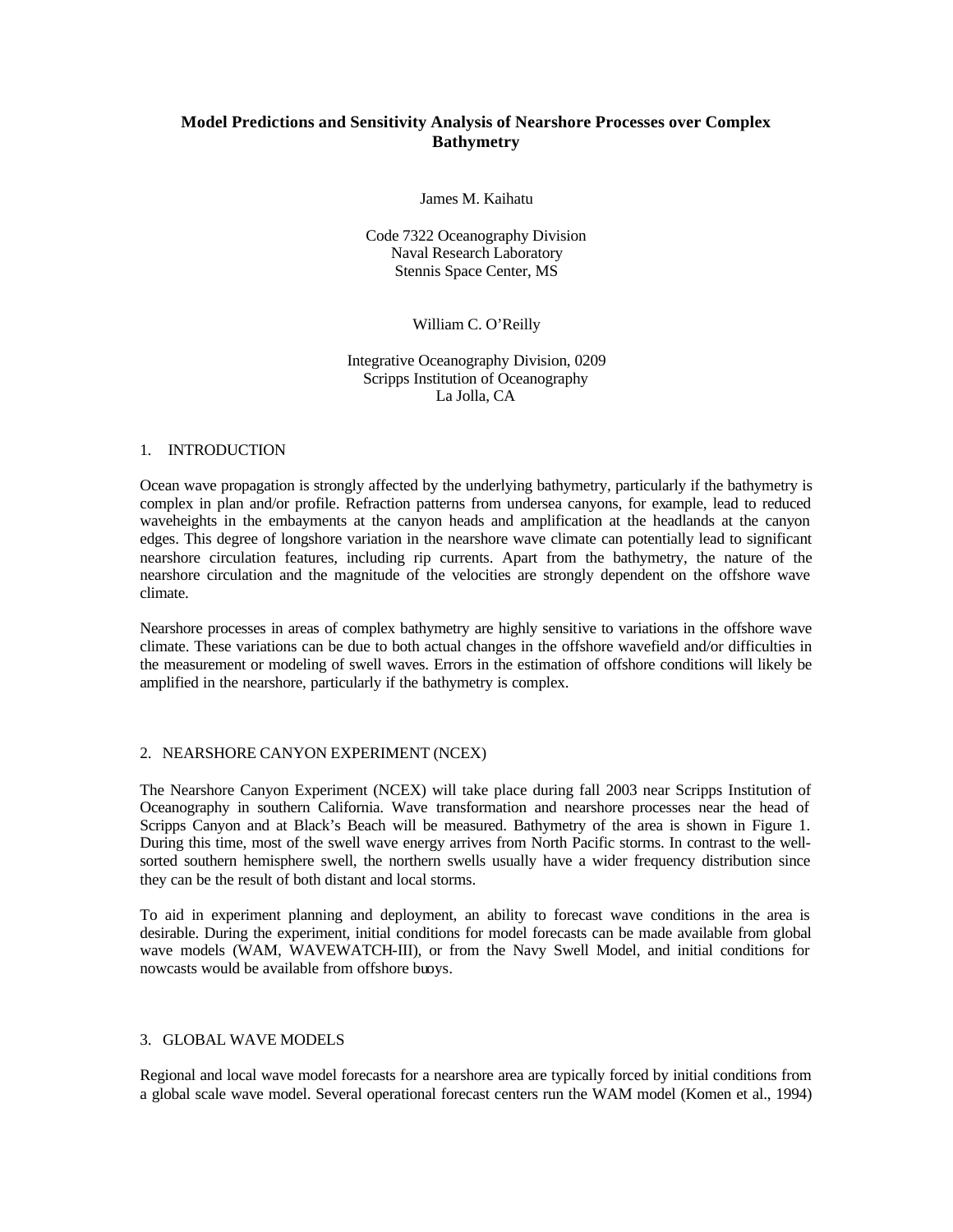and/or the WAVEWATCH-III model (Tolman 1998) for global scale forecasts. While the operational parameters chosen for the models ensure optimal turnaround time, they may not be suitable for capturing the physics of the nearshore environment; for example, most operational centers use a directional discretization of 15°, which may obscure the narrow directionality of swell propagation. Furthermore, global grid resolution is 1°, required for operational use but too coarse to resolve many island chains in the Pacific (Hawaii, French Polynesia). Potential blocking of swell by these islands is therefore not represented.

Recently the Naval Research Laboratory (NRL) has made the Navy Swell Model operational on an experimental basis. The model propagates wave rays (at 1° directional resolution), backwards from points of interest to deep water offshore. These wave rays use time of travel to intersect forecasted swells generated by global models and propagate them toward the points of interest. Since the solution is exact, there is no error associated with numerical discretization. Also, because of the relative computational expedience of this modeling system, a finer global grid of 5 minutes can be used, thus resolving smaller land masses which might block swell energy. One disadvantage of the swell model is the reliance on the source terms of the global models, though the exact nature of the propagation may ameliorate some of this difficulty.

## 4. WAVE MEASUREMENTS

Wave nowcasts and hindcasts can be initialized with wave measurements, which can be obtained from directional wave buoys located offshore. Agencies and programs such as the National Data Buoy Center (NDBC), the Coastal Data Information Program (CDIP) and the Wave-Current Information System (WAVCIS) routinely deploy directional wave buoys. In the case of the NCEX site, a Datawell Directional Waverider buoy (denoted the Torrey Pines Outer Buoy) has been deployed to provide initial conditions for nowcasts. The buoy is located 12 *km* offshore of Torrey Pines, CA. The Maximum Entropy Method (Lygre and Krogstad 1986) is used to estimate directional spectra with  $\mathcal{F}$  directional resolution and 0.01 *Hz* frequency resolution from 60 minute records of the *x*, *y*, and *z* translation of the surface following buoy. Typically, statistical uncertainty in estimation of the spectral components increases with increasing spectral resolution. One of our goals in this study is to analyze the effect of spectral resolution on the certainty of estimating the nearshore wave climate.

#### 5. BATHYMETRY MEASUREMENTS

Prior to 2001, bathymetric data for the NCEX site consisted solely of depth soundings from the National Ocean Service (NOS), which were gridded by O'Reilly and Guza (1993) to create a 3 second by 3 second (77 *m* east-west, 93 *m* north-south) bathymetric map. This bathymetry was shown in Figure 1, and was the basis for prior wave modeling analysis of the NCEX area (Kaihatu et al. 2002a). Recent surveys performed specifically for the experiment have focused on shoreline location and accurate mapping of the head of Scripps Canyon, and were then combined with the earlier NOS data. This bathymetry is shown in Figure 2. A closeup of the head of Scripps Canyon in Figure 4 reveals the difference between the old and new surveys, with the new surveys showing a steeper slope at the head and a narrower planform than seen in the old survey. Additionally, while the canyon head from the NOS survey appeared roughly symmetrical, the new surveys show a small branch at the head pointing roughly north. This feature provides an additional refractive attenuation which reduces the waveheights near Black's Beach, and increases them just southwest of the beach, relative to the old grid. The combined, updated bathymetry set has been compiled and gridded at resolutions as high as 0.15 seconds (~3 *m*) for the entire NCEX area.

To investigate the effects of the updated survey on wave transformation processes near the head of Scripps Canyon, the SWAN wave model (Booij et al. 1999; Rogers et al. 2002) was run with an assumed swell condition  $(T_p=16s, H_s=1m, q_p=295^\circ)$  over both the old and new bathymetries. Figure 4 is a contour plot of the percent increase in wave height using the new Scripps Canyon bathymetry, while Figure 5 shows the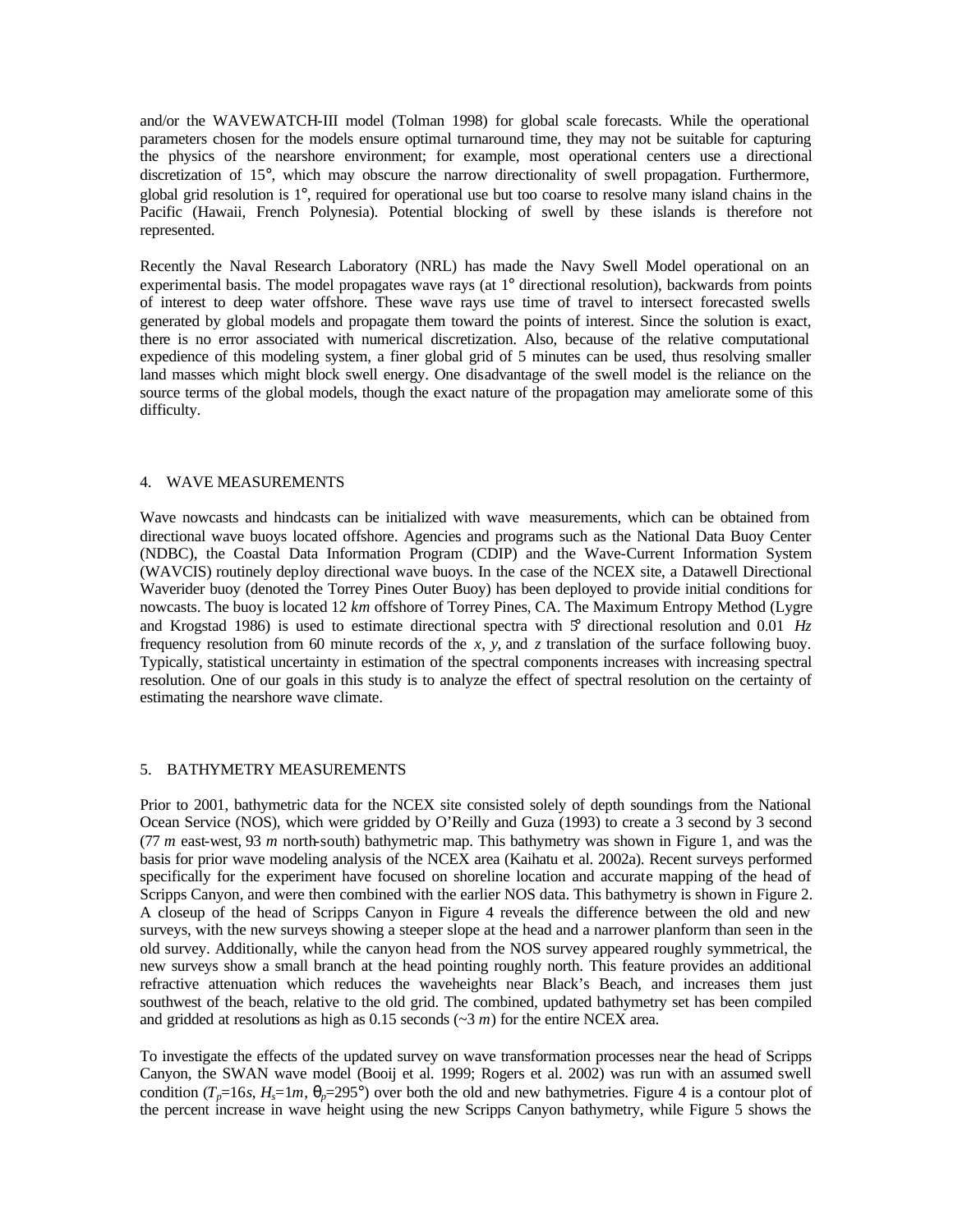percent decrease in waveheight with the new bathymetry. South of the canyon, waveheights are increased with the new bathymetry; the steeper side slopes and narrower planform of the canyon in the new bathymetry increases the refraction toward the sides relative to the old bathymetry. Additionally, waveheights just offshore of Black's Beach (between *x*=9500*m* and *x=*10000*m*, and between *y*=6000*m* and *y=*6500*m* in Figure 4) are also amplified with the new bathymetry. This latter feature is likely due to the northward branch of the canyon head refracting more wave energy offshore relative to the old bathymetry. The new bathymetry also tends to reduce waveheights at Black's Beach, as seen in Figure 5 (between  $x=10000$ *m* and  $x=10500$ *m*, and  $y=5500$ *m* and  $y=6500$ *m*). The northward branch of the canyon head reduces wave energy away from its center axis by refraction; once past the canyon head, the energy is refracted toward the coast. The depth contours of the new bathymetry north of the canyon (Figure 3) are less regular than those of the old bathymetry. This would likely cause local refraction effects which carry forward toward the canyon, as seen in the finger-like structures in the offshore area north of the canyon in Figure 5.

### 6. WAVE MODELING SYSTEM

A nested modeling system has been developed for the NCEX area. The system will be able to simulate wave propagation over the overall NCEX domain, as well as high-resolution nearshore wave transformation and circulation processes in areas of interest.

The SWAN model (Booij et al. 1999; Rogers et al. 2002), mentioned previously, is a phase averaged energy transport model which can nest inside global wave models (WAM, WAVEWATCH) as well as use information from measurements to propagate wave energy over arbitrary-size domains. Wave information from the model can be output anywhere in the domain; in the present application, directional spectra from the model are output along lines corresponding to the offshore boundaries of the nearshore grids.

The nearshore wave model REF/DIF-S (Chawla et al. 1998) is then run for the smaller areas. REF/DIF-S includes wave diffraction, which can be important in nearshore areas. It is also a phase-averaged model, and thus phases must be assigned to the input spectra. The technique used is described in Kaihatu et al. (2002b), however, since the REF/DIF-S model is linear, the difference in phase along the offshore boundary for each frequency and direction is more important than the absolute value of the initial phase, since the difference in phase determines the initial wave angle.

Information from the REF/DIF-S model is then input into SHORECIRC (Van Dongeren and Svendsen 2000), a quasi-3D hydrodynamic model. In contrast to two-dimensional flow models, the quasi-3D formulation allows for the additional mixing imparted on the flow by the depth profile of the horizontal velocity. This removes much of the burden on eddy viscosity specification to provide the proper mixing, and allows values of the eddy viscosity coefficient which fall more in line with measurements. Required input from the wave model includes: waveheights, wave directions, near bottom orbital velocities, short wave volume flux (for the undertow calculations) and wave dissipation. It is noted that, while REF/DIF-S is used for the present study, the SHORECIRC model can interface with any applicable wave model, so long as the requisite input fields are calculable.

## 7. WAVE MODEL SENSITIVITY ANALYSIS

The spectral discretization used by the forecast models and the buoys are quite different (particularly in direction); it would be interesting to investigate the effect this difference has on wave propagation over the NCEX site. (A similar study was performed by Scalvo and Cavaleri (1999) for the Holderness region in England.) The effect of the directional discretization will be the primary focus here; Kaihatu et al. (2002a) determined that wave processes in the nearshore area of the NCEX domain would exhibit the largest sensitivity to the effect of directional binning. Two nearshore areas of interest, roughly comprising the expected instrumented domain for the NCEX experiment, are outlined in Figure 6. The northern area is in close proximity to Black's Beach, while the southern area is near the head of Scripps Canyon. The model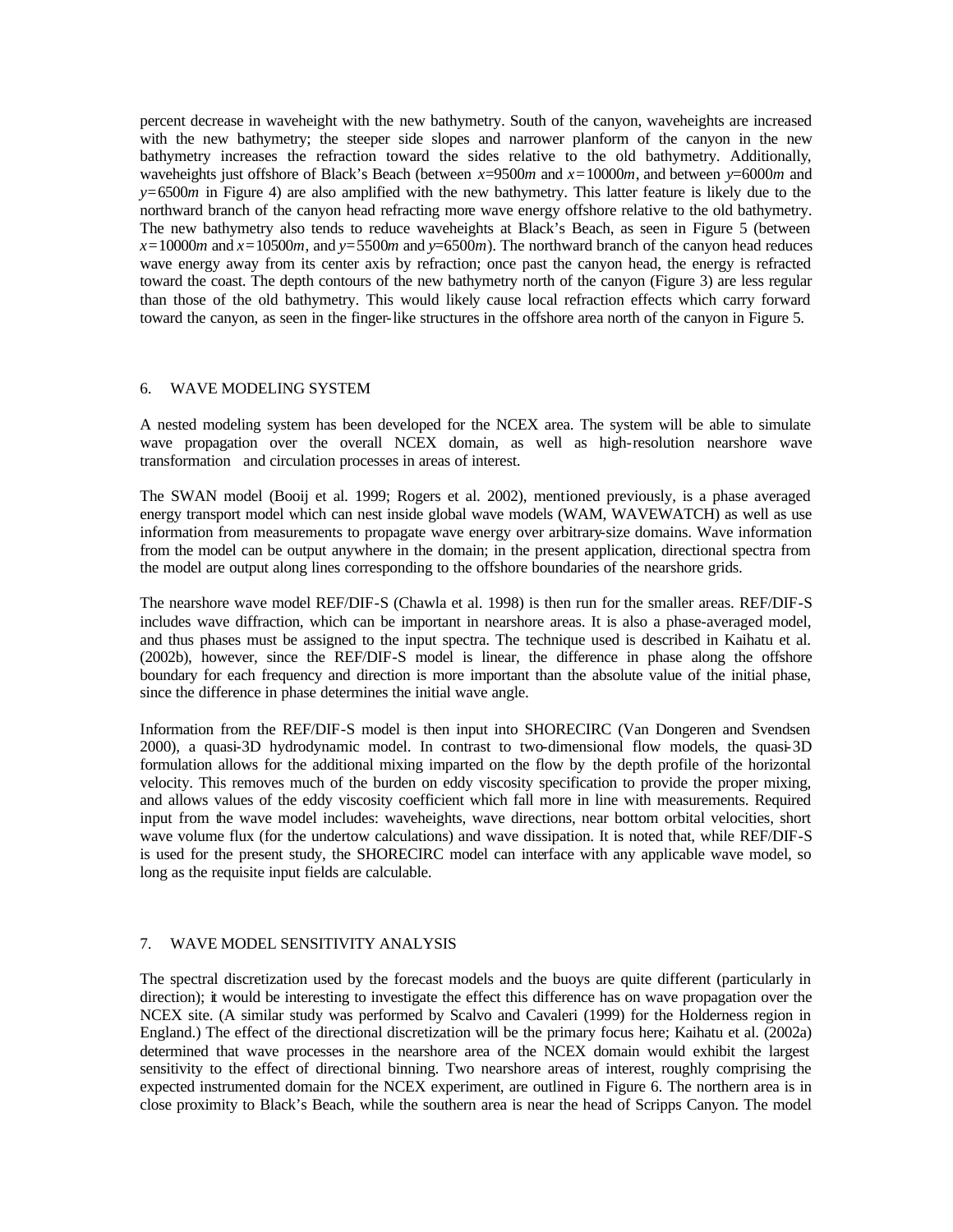SWAN is then run over the larger NCEX domain, with directional spectral output along the offshore boundaries of the nearshore grids. The REF/DIF-S model then propagates this information over the nearshore grids, supplying the input information required for SHORECIRC. No wind or tidal information is used, and all nonlinear mechanisms in the models are deactivated.

One limitation of the SHORECIRC model is the specification of the lateral boundary conditions. If fluxes at the lateral boundaries are known, they can be specified. Alternatively, these boundary conditions are assumed to be either periodic or closed, neither of which conveniently fits the local domain. The geometry of the NCEX area requires significant care in the specification of these boundaries; this level of caution is amplified with the SHORECIRC model's quasi-3D formulation, which is quite sensitive to deviations from periodicity. Results of this analysis using the SHORECIRC model will be presented at the conference. However, it is still possible to infer much concerning the nearshore circulation field by studying the changes in the forcing (required inputs to SHORECIRC) in the nearshore area.

As mentioned previously, directional spectra from forecast models in present operational use have a directional discretization of 15°. This indicates that wave energy at the spectral peak in the model can actually be propagating at directions  $\pm 7.5^{\circ}$  about the reported direction; this half-bandwidth is an estimate of the unresolved error in the directional binning. Directional measurements from the CDIP buoys in the area, in contrast, have a 5° resolution; consequently, the unresolved error of the spectral peak direction is  $\pm$ 2.5° about the reported direction. This difference in directional discretization is likely to have a large effect in initializing wave models for propagating swell waves over complex bathymetry.

Narrow banded swell with peak periods of *T=*14*s*, *T=*16*s* and *T=*18*s* are used to represent the reported northerly swell (peak directions *q=*285°, *q=*290°,*q=*295°). In reality, swell approaching from the north (typical of late year wave conditions) can be broader in frequency and direction than the test conditions used here due to the effects of local storms. SWAN runs were made with peak directions  $\pm 2.5^{\circ}$  and  $\pm 7.5^{\circ}$ about each listed peak direction, representing the uncertainty due to the directional binning of the forecast model and the buoy data, respectively. Waveheights, directional spectra, and other information were saved along the offshore boundaries of the Black's Beach and Scripps Canyon areas. The maximum difference in waveheight resulting from the uncertainty due to the directional binning was calculated at each point along the boundaries of both nearshore grids. Figure 7 shows the result for a reported peak direction of  $q=290^{\circ}$ along the offshore boundary of the canyon head grid, while Figure 8 shows the same for the offshore boundary of the Black's Beach grid. The effects of a coarse directional discretization is evident in the wide spread of nearshore waveheights possible in a 15° direction band near Scripps Canyon (Figure 7), particularly for the case of  $T_p=14s$ . This is in contrast to the offshore boundary of the Black's Beach grid, which appears to be somewhat less sensitive to the effects of coarse spectral discretization, particularly near the north end of the offshore boundary (high *y*) where the water is significantly shallower. True to intuition, less variation is seen with the 5° directional discretization for all wave periods for both locations. It is evident that the nearshore waveheights evidence strong sensitivity to initial direction, and that uncertainty in the estimation of the initial peak direction due to coarse spectral discretization can lead to a wide range of possible wave conditions in the nearshore.

The recent surveys of the NCEX area were performed by various platforms (research vessels and jetskis). The jetski data comprise the bulk of the new measurements in areas with depths of 8*m* or less. This data was measured at very high resolution in the cross-shore direction, and a resolution of around 100*m* in the longshore direction. The bathymetry data set used in the SWAN runs above is a decimation of the highresolution bathymetry; the high-resolution (0.15s) bathymetry set is thus not simply an interpolation of the coarser bathymetry. This high-resolution bathymetry data was used for the outlined nearshore areas, and the wave forcing was provided by the SWAN directional spectra at the offshore boundaries of the grids. The REF/DIF-S model was run over the nearshore areas for the wave conditions used for the SWAN runs over the larger area (both the "reported" swell directions and at directions  $\pm 2.5^{\circ}$  and  $\pm 7.5^{\circ}$  about these directions). The maximum percentage differences between the waveheights resulting from the reported directions and those at the edges of the directional bins were calculated. Figures 9 and 10 show the maximum percentage differences for  $T_p = 18s$  and a reported offshore direction of 290° for the Scripps canyon head. Figure 9 shows the case for a  $5^{\circ}$  discretization and Figure 10, a 15° discretization. It is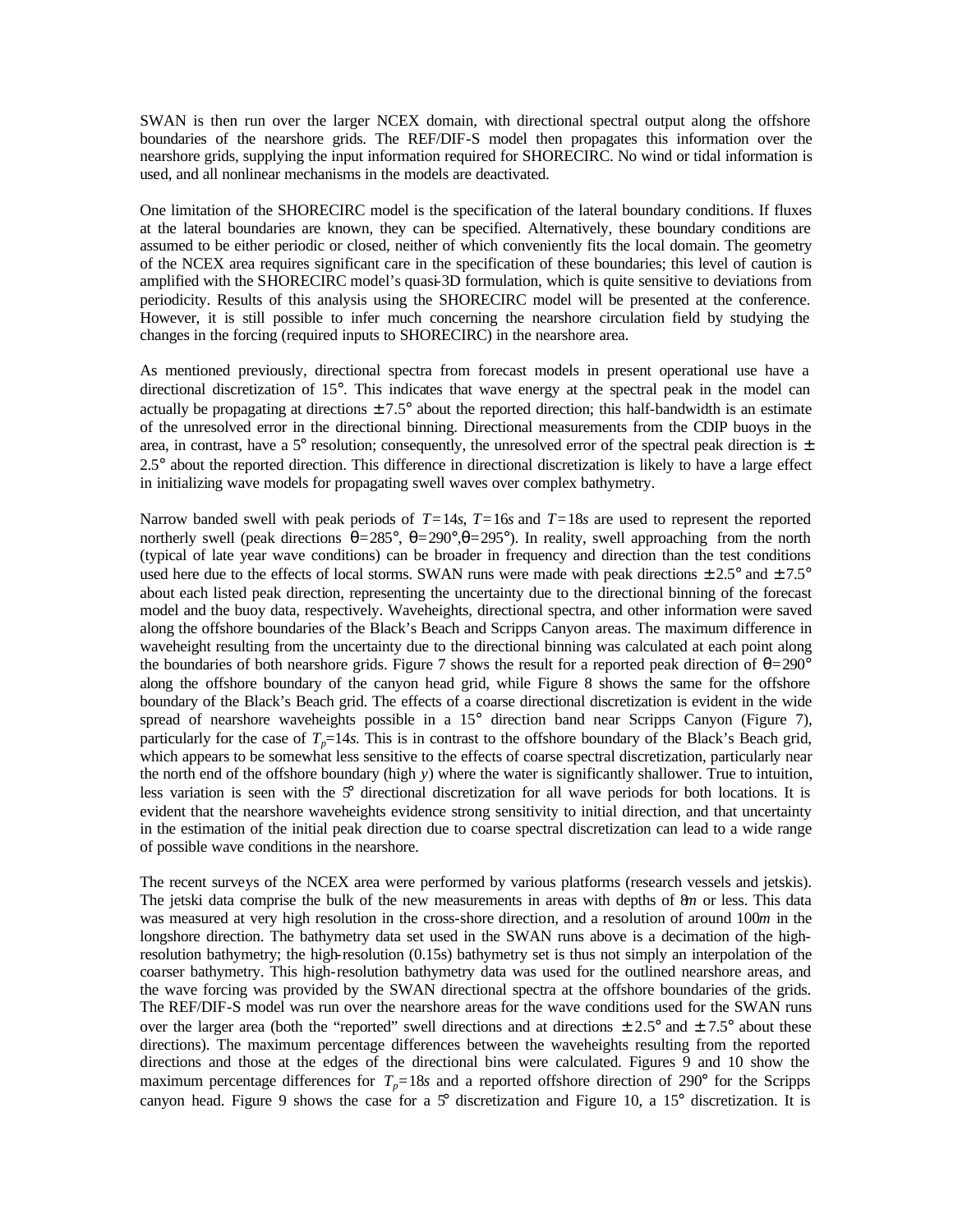evident that, for the 5° discretization, there appears to be at most a 15% variation in waveheight expected due to uncertainty in the initial direction. In contrast, the 15° discretization can lead up to 45% waveheight variation at the Scripps canyon head. Figures 11 and 12 show the same percentage differences for the Black's Beach grid, using the same peak period and reported offshore direction. The 5° discretization, seen in Figure 11, leads to at most a 4% variation in waveheight due to the offshore angle uncertainty. However, the 15° discretization, shown in Figure 12, can lead to 14% variation in waveheight at Black's Beach.

### 8. CONCLUSION

The dependence of the nearshore wave climate on bathymetry and offshore conditions is significant; this dependence is exacerbated when the bathymetry is complex, such as the site of the upcoming Nearshore Canyon Experiment (NCEX), near Scripps Institution of Oceanography in southern California. The influences of updated survey information and uncertainty in the direction of the offshore wave on nearshore wave predictions were studied. The new updates of the bathymetry evidenced steeper side slopes and a narrower planform of Scripps Canyon than previously seen in the older National Ocean Survey (NOS) bathymetry. Additionally, a smaller, northward-pointing branch of the canyon appeared in the new survey. Based on SWAN runs of presumed northerly swell over the region, the branch had the effect of refracting energy away from Black's Beach (north of Scripps Canyon) and amplifying waveheights just offshore, relative to the old bathymetry.

Global wave models (WAM, WAVEWATCH-III) can provide directional spectra as offshore forcing for nearshore wave models. These spectra are generally reported in 15° directional bins. Measurements from the Outer Torrey Pines Buoy, deployed by the Coastal Data Information Program (CDIP), are reported as directional spectra with 5° directional bins. Nearshore domains were outlined, loosely defining the head of Scripps Canyon and the Black's Beach area. The variations of waveheights at the offshore boundaries of these grids, representing the effect of estimation uncertainty of the peak direction at the offshore edge of the NCEX domain, were calculated using the SWAN model. This revealed (not surprisingly) that greater variations in the waveheights are possible using a 15° angle band than using a 5° angle band, indicating an increased uncertainty in the nearshore wave climate using forecast wave conditions from models and potentially impacting experiment planning and instrument deployment. This variability was also seen in the waveheight fields in the nearshore domains, which resulted from running the REF/DIF-S model forced by SWAN. There appeared to be somewhat less sensitivity to variation in offshore condition at Black's Beach than the Scripps canyon head area, possibly due to the relatively long slope offshore of Black's Beach.

It is thus apparent that the coarse directional resolution of the operational WAM runs can adversely impact swell predictions in the nearshore (instrumented) areas of the NCEX site. Operational turnaround time requirements, however, dictates this resolution. A potential solution is available via the Navy Swell Model (http://www7320.nrlssc.navy.mil/html/swell/swell.html), which allows accurate propagation of swell generated via global models at high directional resolution.

#### ACKNOWLEDGMENTS

Support for this work was provided by the Office of Naval Research through the National Ocean Partnership Program. This is NRL Contribution number PP/7322-02-0022; distribution unlimited.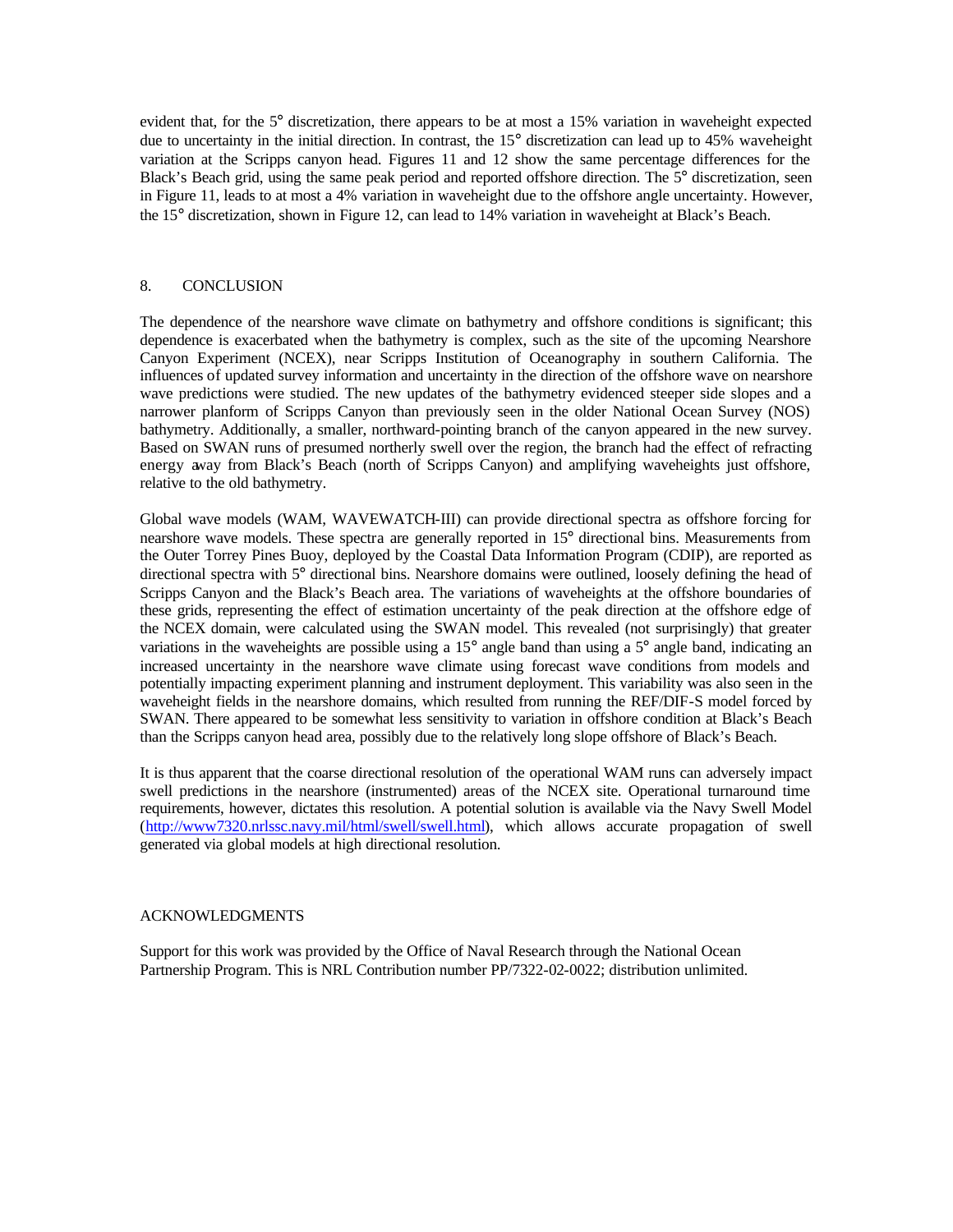#### **REFERENCES**

Booij, N., Ris, R.C., and Holthuijsen, L.H. 1999. A third generation wave model for coastal regions. *J. Geophys. Res.*, **104**, 7649-7666.

Chawla, A., Özkan-Haller, H.T., and Kirby, J.T. 1998. Spectral model for wave transformation and breaking over irregular bathymetry. *J. Wtrwy., Port, Coast., and Oc. Eng.*, **124**, 189-198.

Kaihatu, J.M., Edwards, K.L., and O'Reilly, W.C. 2002a. Model predictions of nearshore prcesses near complex bathymetry. *Proc. MTS/IEEE Oceans 2002 Conf.*, to appear.

Kaihatu, J.M., Shi, F., Kirby, J.T., and Svendsen, I.A. 2002b. Incorporation of random wave effects into a quasi-3D nearshore hydrodynamic model. *Proc. 28th Intl. Conf. Coast. Eng.*, to appear.

Komen, G.J., Cavaleri, L., Donelan, M. A., Hasselmann, K., Hasselmann, S., and Janssen, P.A.E.M. 1994. *The Dynamics and Modeling of Ocean Waves*, Cambridge, U.K., Cambridge University Press, 532p.

Lygre, A., and Krogstad, H.E. 1986. Maximum entropy estimation of the directional distribution of ocean waves. *J. Phys. Oceanog.*, **16**, 2052-2060.

O'Reilly, W.C., and Guza, R.T. 1993. A comparison of two spectral wave models in the Southern California Bight. *Coast. Eng.*, **19**, 263-282.

Rogers, W.E., Kaihatu, J.M., Petit, H.A.H., Booij, N., and Holthuijsen, L.H. 2002. Diffusion reduction in an arbitrary scale third generation wind wave model. *Oc. Eng.* **29**, 1357-1390.

Scalvo, M., and Cavaleri, L. 1999. Sensitivity analysis on the transfer of the offshore wave conditions to a coastal location. *Proc.* 9<sup>*th*</sup> *Intl. Offshore and Polar Eng. Conf.*, 132-138.

Tolman, H.L. 1998. *User Manual and System Documentation of WAVEWATCH-III version 1.18*, NCEP Technical Note, National Center for Environmental Prediction, 110p.

Van Dongeren, A.R., and Svendsen, I.A. 2000. Nonlinear and quasi-3D effects in leaky infragravity waves. *Coast. Eng.*, **41**, 467-496.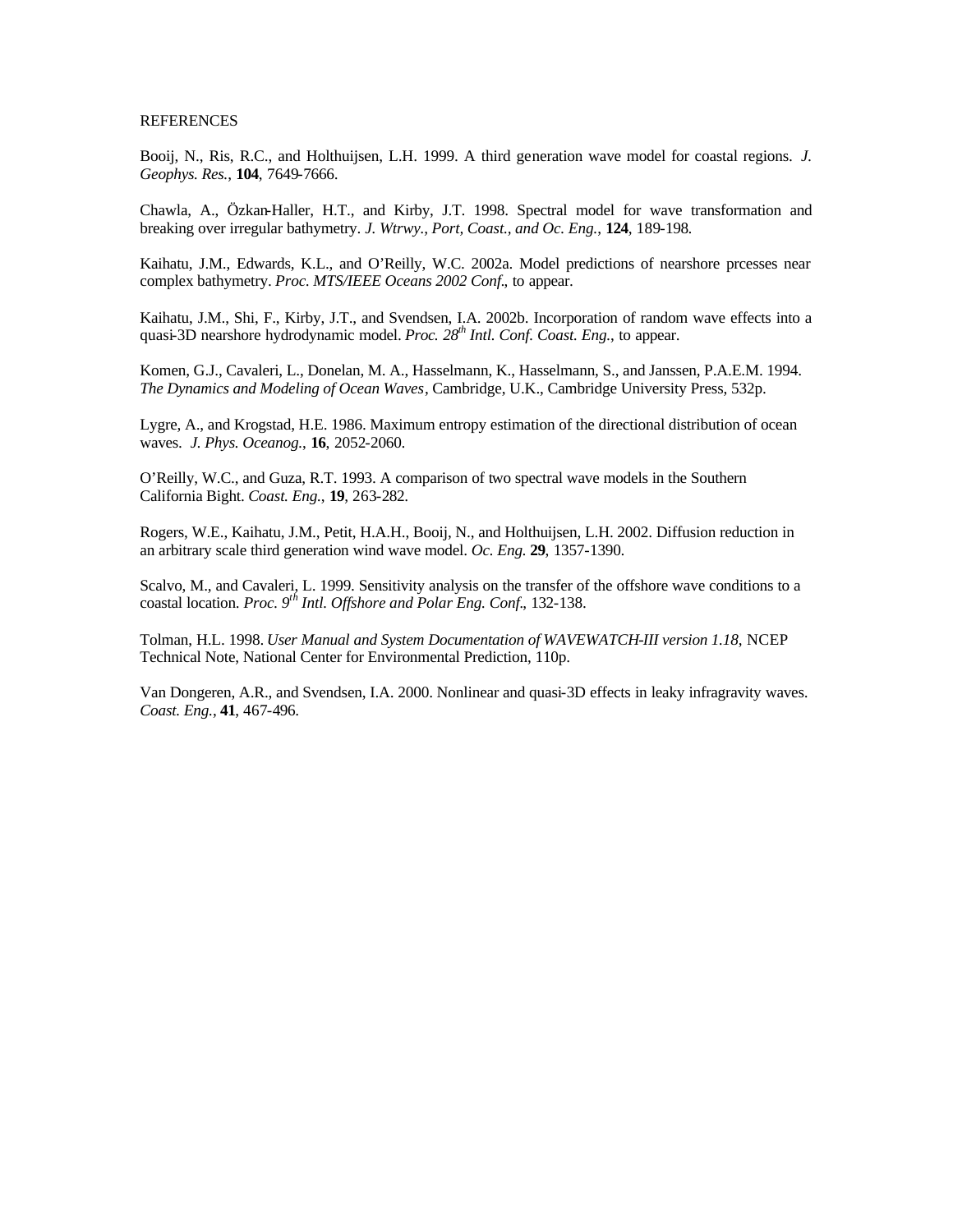

Figure 1. Waveheights from SWAN wave model over NOS bathymetry at NCEX site.



Figure 2. Waveheights from SWAN model over NOS bathymetry combined with recent survey data, NCEX site.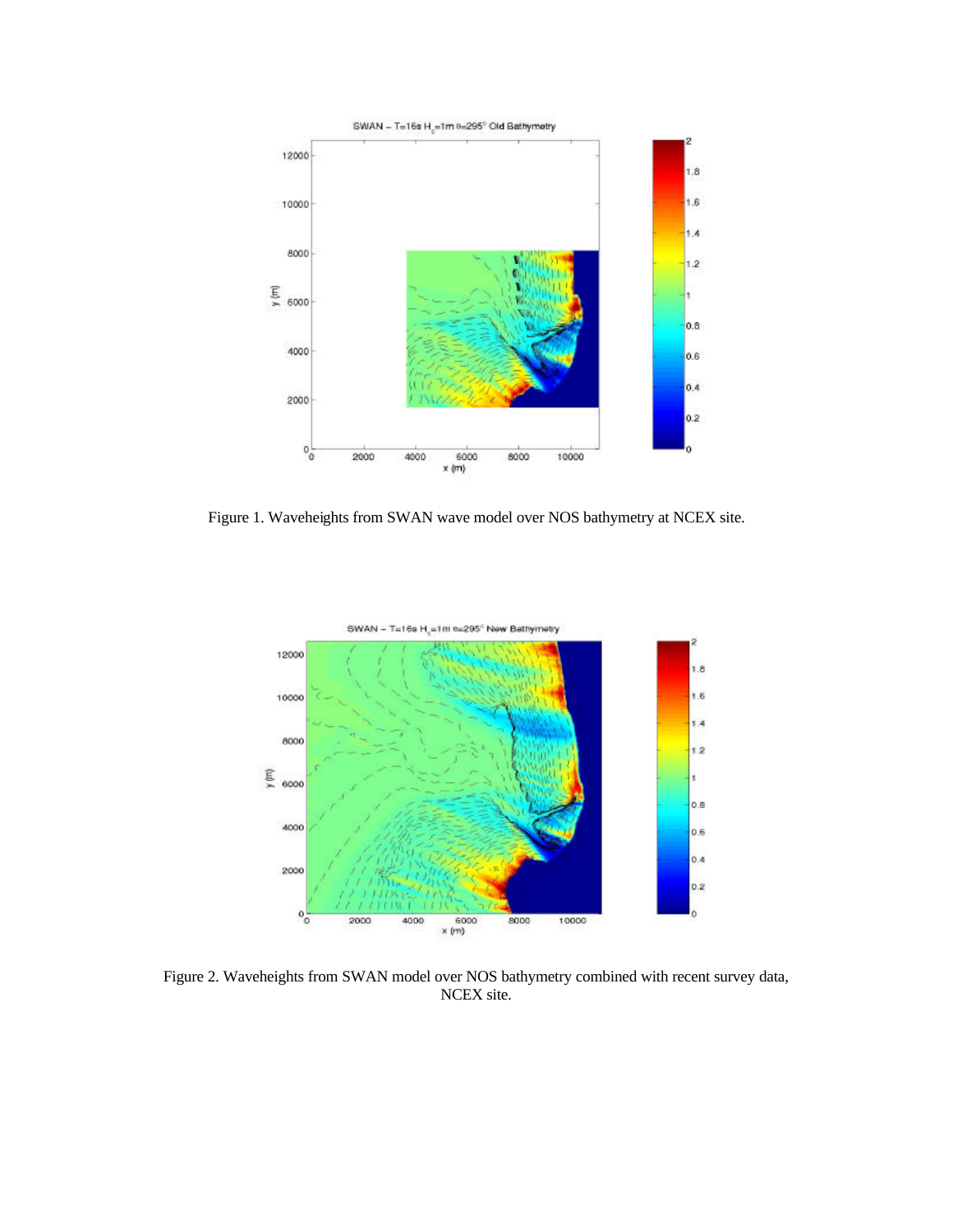

Figure 3. Closeup of bathymetry of Scripps Canyon. Solid lines: new survey bathymetry. Dashed lines: older NOS bathymetry.



Figure 4. Fraction increase in waveheights for swell condition due to new bathymetry, Scripps Canyon. Contours of new bathymetry shown in dashed lines.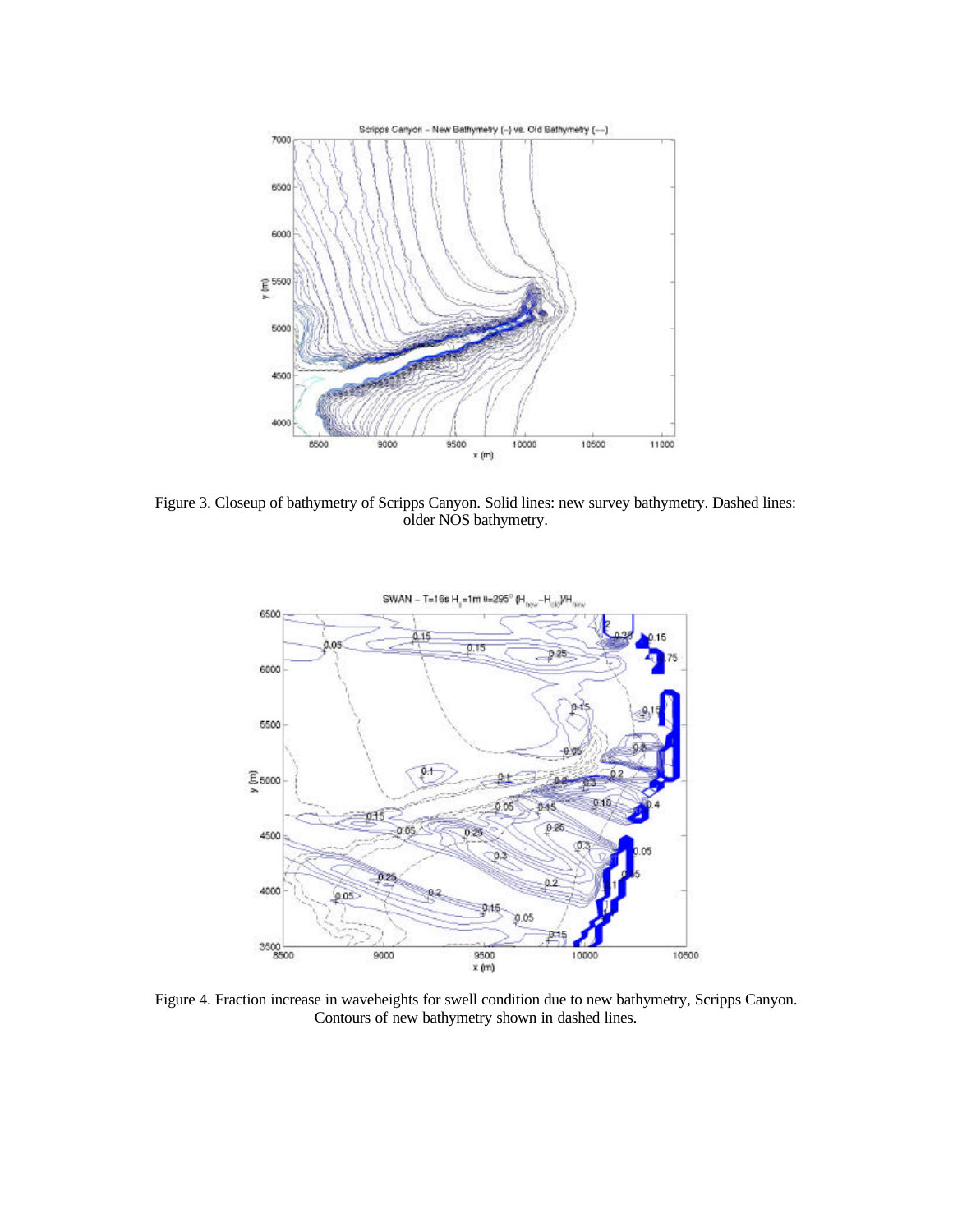

Figure 5. Fraction decrease in waveheights for swell condition due to new bathymetry, Scripps Canyon. Contours of new bathymetry shown in dashed lines.



Figure 6. Outlines of nearshore grid areas. Top: Black's Beach grid. Bottom: Scripps canyon head grid. New bathymetry shown in dashed lines.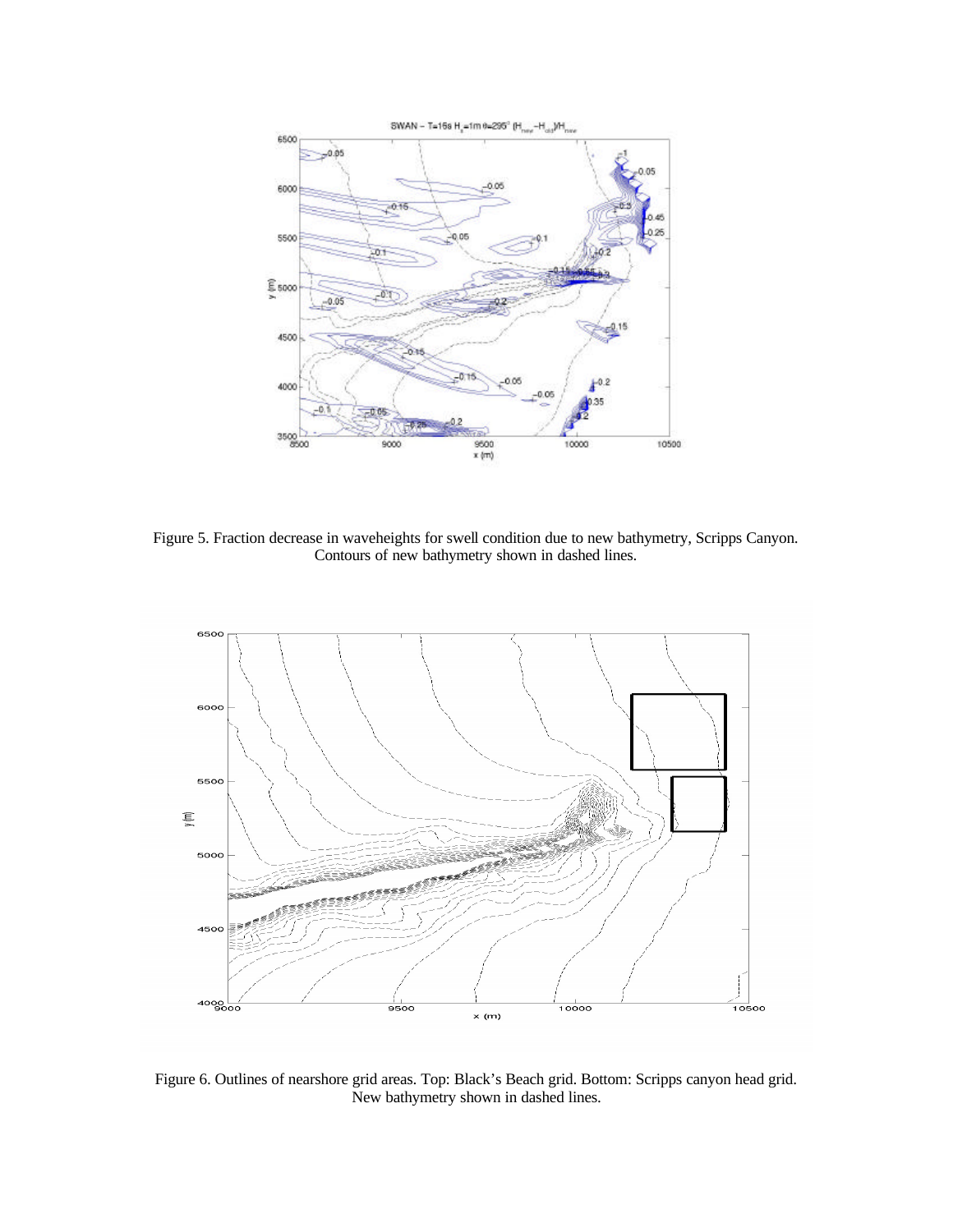

Figure 7. Waveheights along offshore boundary of canyon head grid. Reported peak direction for swell is 290°; waveheights from this reported direction shown in solid lines. Dashed lines show band of possible waveheight variation from 5° discretization. Variations from 15° discretization shown in dashed-dot lines. Top: *Tp*=18 *s*. Middle: *Tp*=16 *s*. Bottom: *Tp*=14 *s*.



Figure 8. Waveheights along offshore boundary of Black's Beach grid. Reported peak direction for swell is 290°; waveheights from this reported direction shown in solid lines. Dashed lines show band of possible waveheight variation from 5° discretization. Variations from 15° discretization shown in dashed-dot lines. Top: *Tp*=18 *s*. Middle: *Tp*=16 *s*. Bottom: *Tp*=14 *s*.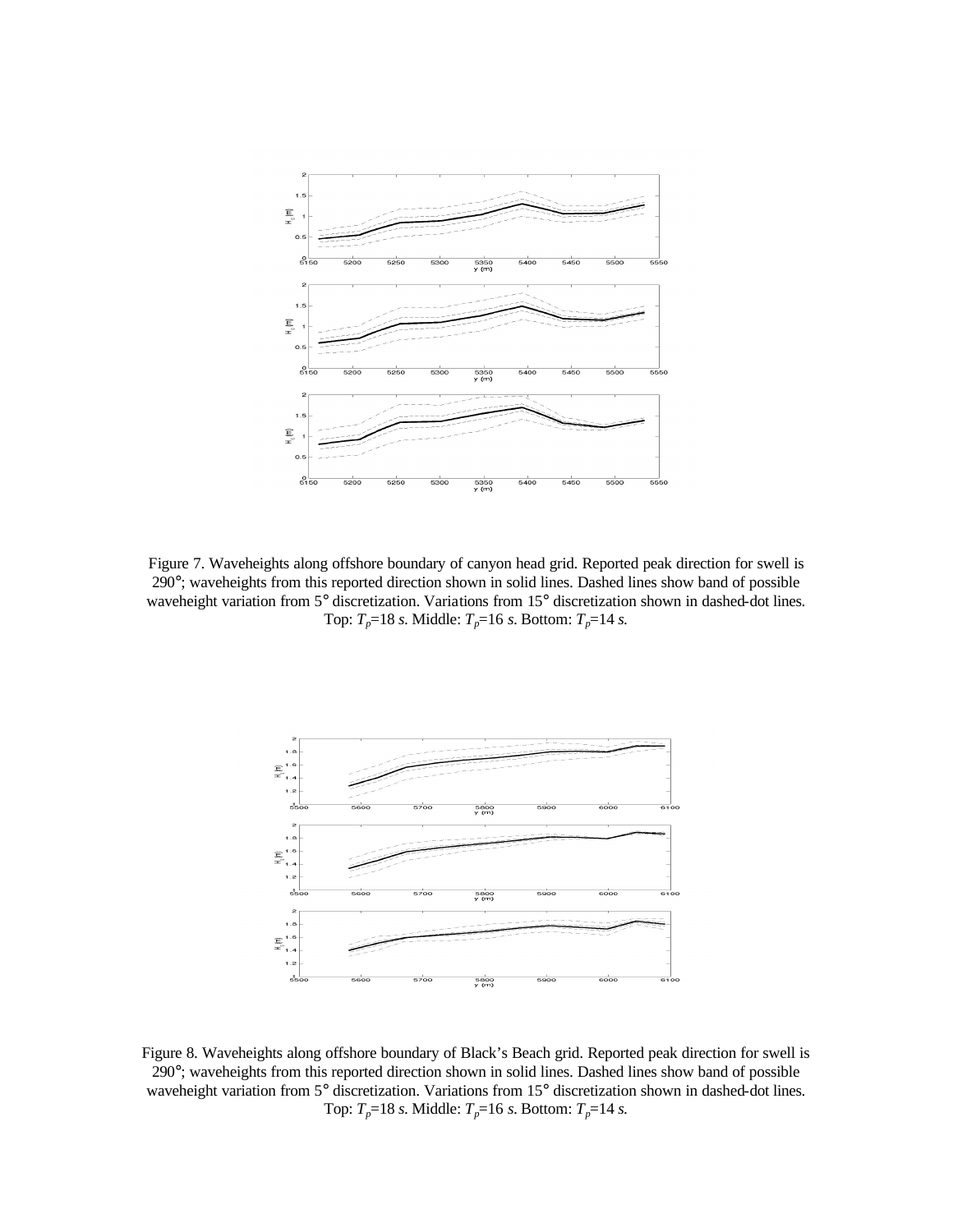

Figure 9. Maximum fraction variation in waveheights within a 5° band about a mean direction of 290° at head of Scripps Canyon. New bathymetry shown in dashed lines.  $T_p = 18$  *s*.



Figure 10. Maximum fraction variation in waveheights within a 15° band about a mean direction of 290° at head of Scripps Canyon. New bathymetry shown in dashed lines.  $T_p = 18$  *s*.